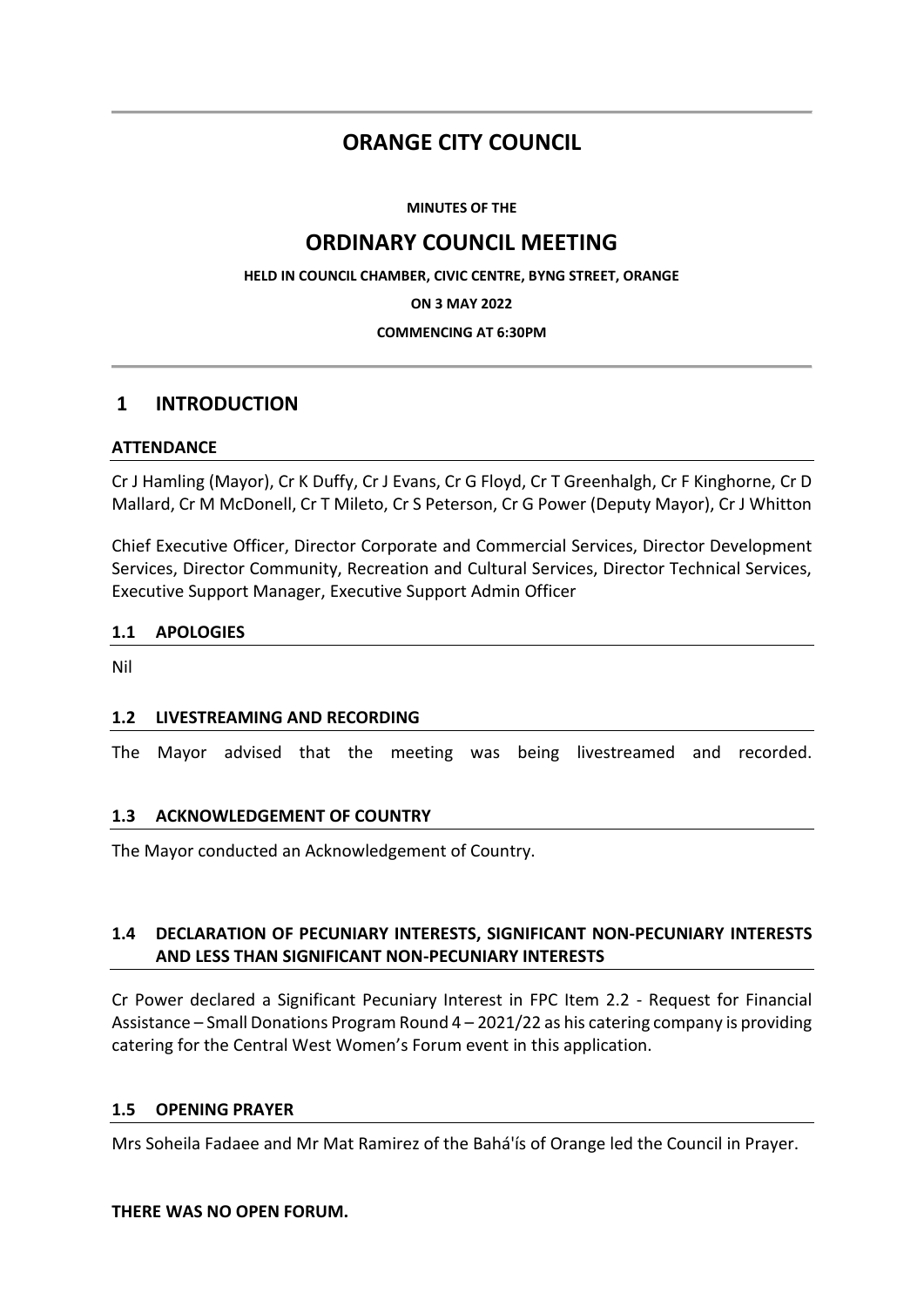### **2 MAYORAL MINUTES**

Nil

## **3 CONFIRMATION OF MINUTES OF PREVIOUS MEETING**

### **RESOLVED - 22/128 Cr J Whitton/Cr S Peterson**

That the Minutes of the Ordinary Meeting of Orange City Council held on 19 April 2022 (copies of which were circulated to all members) be and are hereby confirmed as a true and accurate record of the proceedings of the Council meeting held on 19 April 2022.

For: Cr J Hamling, Cr K Duffy, Cr J Evans, Cr G Floyd, Cr T Greenhalgh, Cr F Kinghorne, Cr D Mallard, Cr M McDonell, Cr T Mileto, Cr S Peterson, Cr G Power , Cr J Whitton Against: Nil Absent: Nil

**THE MAYOR DECLARED THE ORDINARY MEETING OF COUNCIL ADJOURNED FOR THE CONDUCT OF THE POLICY COMMITTEE MEETINGS AT 6:35PM.**

**THE MAYOR DECLARED THE ORDINARY MEETING OF COUNCIL RESUMED AT 7:00PM.**

## **4 NOTICES OF MOTION/NOTICES OF RESCISSION**

### **4.1 NOTICE OF MOTION - COMMUNITY COMMITTEE INFORMATION**

TRIM REFERENCE: 2022/637

## **RESOLVED - 22/138 Cr S Peterson/Cr K Duffy**

That Council resolves:

- 1 That Council's website and social media keep a publicly available updated diary of community committee meeting dates, times and locations.
- 2 That periodically information is sent out via social media to encourage community attendance.

For: Cr J Hamling, Cr K Duffy, Cr J Evans, Cr G Floyd, Cr T Greenhalgh, Cr F Kinghorne, Cr D Mallard, Cr M McDonell, Cr T Mileto, Cr S Peterson, Cr G Power , Cr J Whitton Against: Nil

Absent: Nil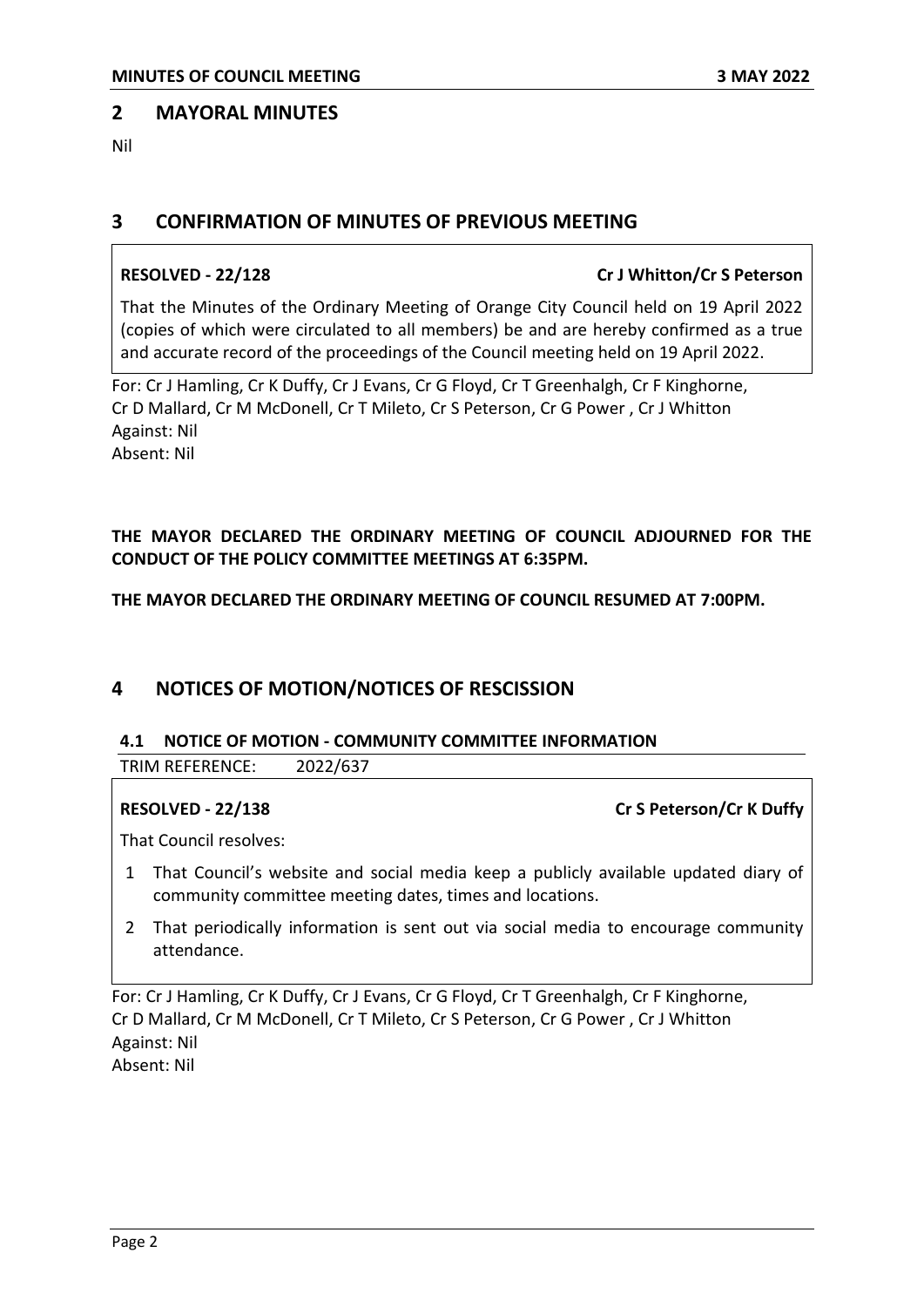#### **4.2 NOTICE OF MOTION - ROAD NAMINGS**

TRIM REFERENCE: 2022/638

## **MOTION Cr S Peterson/Cr D Mallard**

That Council seek community suggestions for names of common historical people with strong links to Orange whose names could be considered for the names of new roads.

## **AMENDMENT Cr J Whitton/Cr K Duffy**

That Council seek community suggestions for names of prominent historical people with strong links to Orange whose names could be considered for the names of new roads and streets.

For: Cr J Hamling, Cr K Duffy, Cr J Evans, Cr G Floyd, Cr T Greenhalgh, Cr F Kinghorne, Cr D Mallard, Cr M McDonell, Cr T Mileto, Cr S Peterson, Cr G Power , Cr J Whitton Against: Nil

Absent: Nil

**THE AMENDMENT ON BEING PUT WAS CARRIED AND BECAME THE MOTION.**

### **THE MOTION ON BEING PUT WAS CARRIED.**

### **RESOLVED - 22/139 Cr J Whitton/Cr K Duffy**

That Council seek community suggestions for names of prominent historical people with strong links to Orange whose names could be considered for the names of new roads and streets.

For: Cr J Hamling, Cr K Duffy, Cr J Evans, Cr G Floyd, Cr T Greenhalgh, Cr F Kinghorne, Cr D Mallard, Cr M McDonell, Cr T Mileto, Cr S Peterson, Cr G Power , Cr J Whitton Against: Nil

Absent: Nil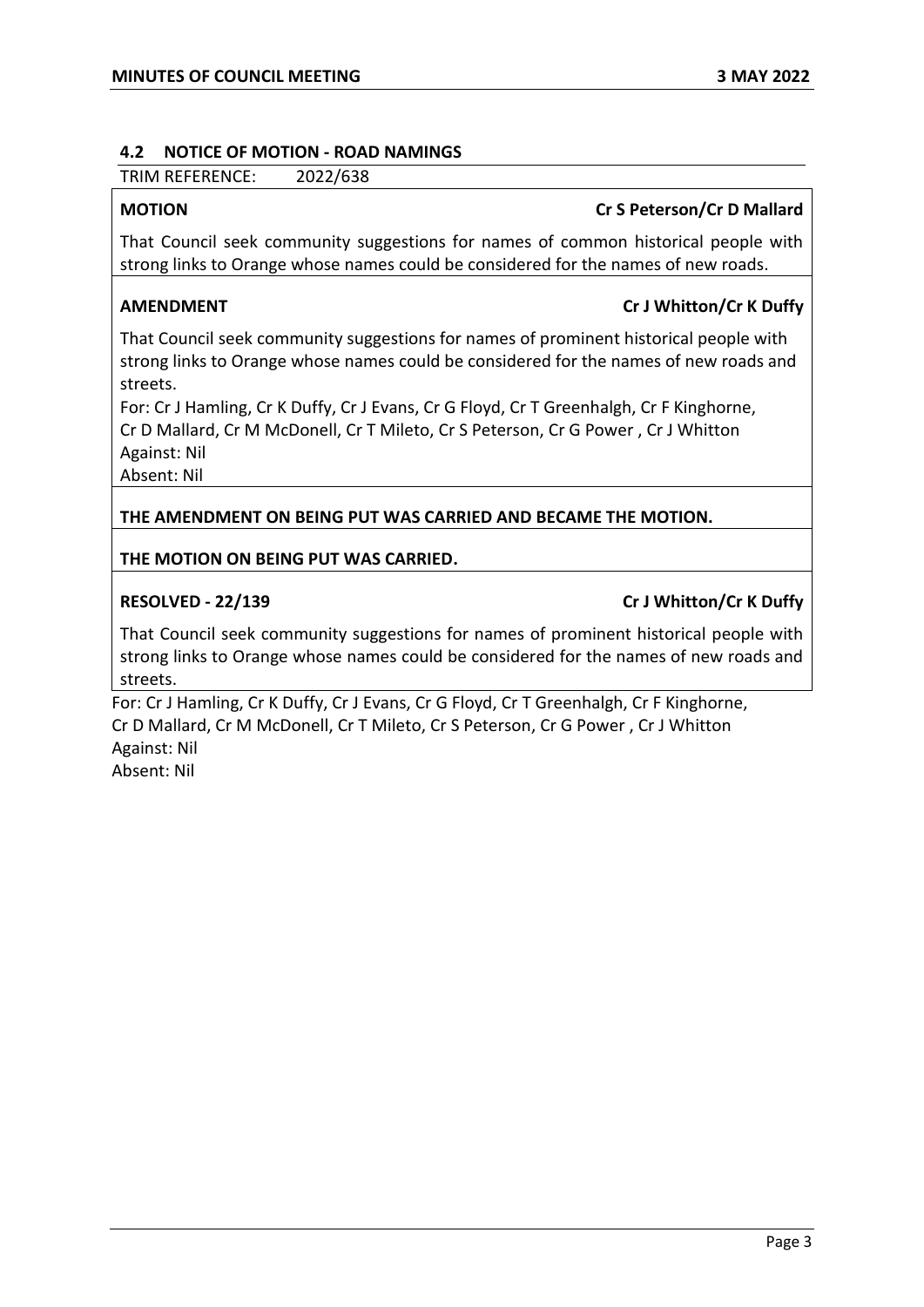### **4.3 NOTICE OF MOTION - COMMUNITY CONSULTATION ON THE ORANGE FUNCTION CENTRE**

TRIM REFERENCE: 2022/679

**RESOLVED - 22/140 Cr T Greenhalgh/Cr K Duffy** 

That Council resolves:

- 1 To engage with the Orange Community through online and face to face consultations on the future use of the Orange Function Centre.
- 2 That after community feedback is received from consultation, Council draft a Master Plan for the Orange Function Centre to be placed on public exhibition for 28 days.
- 3 That Council be updated on the history of notable works and upgrades of the Orange Function Centre to date.
- 4 That Council be provided with information about any proposed upgrades and costings.

FOR: CR J HAMLING, CR K DUFFY, CR J EVANS, CR G FLOYD, CR T GREENHALGH, CR F KINGHORNE,

CR D MALLARD, CR M MCDONELL, CR T MILETO, CR S PETERSON, CR G POWER , CR J WHITTON AGAINST: NIL

ABSENT: NIL

CR MILETO NOTED THAT COUNCIL HAD LOOKED AT OPTIONS FOR THIS BUILDING IN THE LAST TERM OF COUNCIL.

*THE CHIEF EXECUTIVE OFFICER STATED YES THE LAST TERM OR THE TERM BEFORE, THE DIRECTOR COMMUNITY RECREATION AND CULTURAL SERVICES BROUGHT A REPORT TO COUNCIL ON SEVERAL OPTIONS ON WHAT TO DO WITH THE FUNCTION CENTRE INCLUDING INFORMATION SUCH AS COSTS TO A CERTAIN STANDARD, ISSUES AROUND ASBESTOS AND WHETHER IT COULD BE UPGRADED OR DEMOLISHED.*

### **MATTER ARISING CR T MILETO**

CR MILETO REQUESTED THAT COUNCILLORS BE PROVIDED WITH THE REPORT THAT WAS PUT TO COUNCIL ON THE FUTURE OPTIONS OF THE FUNCTION CENTRE.

CR MILETO ASKED IF COUNCIL IS CONSIDERING A NEW FUNCTION CENTRE AT THE NEW SPORTING PRECINCT SITE.

*THE CHIEF EXECUTIVE OFFICER STATED THAT NO, THE DESIGN IS FOR A SPORTS STADIUM.*

CR HAMLING ASKED TO CLARIFY THAT THE EX-SERVICES CLUB HOLDS AROUND 400 PEOPLE AND WHETHER THE FUNCTION CENTRE HOLD APPROXIMATELY 700 PEOPLE. *THE CHIEF EXECUTIVE OFFICER STATED HE THOUGHT THAT WAS THE SCALE OF IT.*

CR DUFFY ASKED WHY THERE WAS NO STAFF COMMENT ON THIS NOTICE OF MOTION. *THE CHIEF EXECUTIVE OFFICER STATED THAT COUNCIL HAS EXTENSIVE WORK TO DO UNDER THIS MOTION AND THAT A LARGE REPORT IS NECESSARY, A BRIEF COMMENT WOULD NOT HAVE DONE IN THIS CASE BUT HAPPY TO ALWAYS PROVIDE STAFF COMMENT.*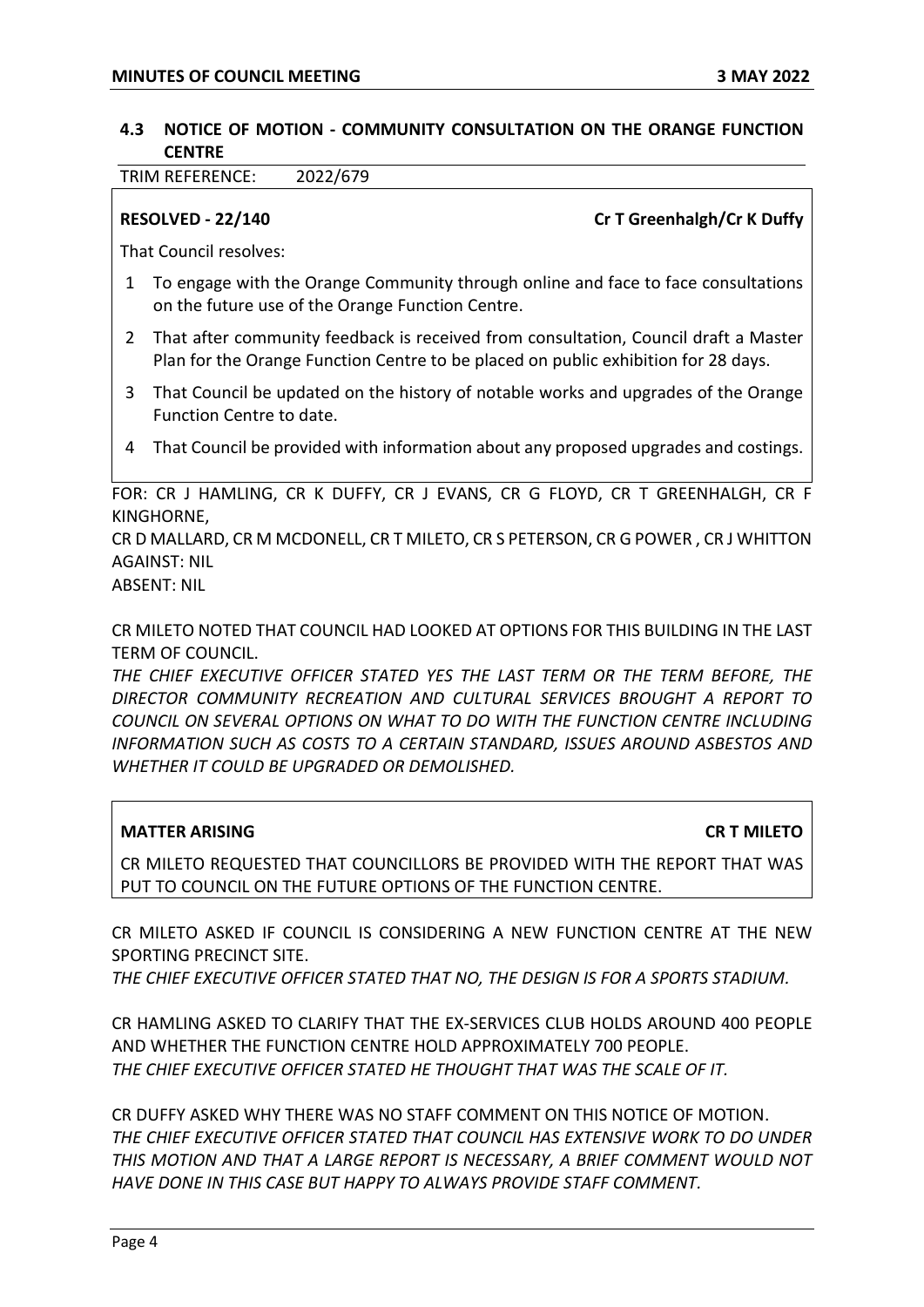CR KINGHORNE ASKED HOW OLD THE FUNCTION CENTRE WAS AND WHAT WAS ITS HERITAGE STATUS. SHE ALSO NOTED THAT THERE WAS OBVIOUSLY AN EMOTIONAL ATTACHMENT TO THIS FACILITY BY THE COMMUNITY AND WHETHER ALTERNATIVE SITES HAD BEEN IDENTIFIED.

*THE DIRECTOR COMMUNITY RECREATION AND CULTURAL SERVICES STATED THAT IT HAS NO HERITAGE STATUS AND THAT THE FUNCTION CENTRE RECENTLY CELEBRATED ITS 50 YEAR BIRTHDAY SO AROUND 53 YEARS OLD.*

*YES, THERE APPEARS TO BE AN ATTACHMENT AND COUNCIL'S ULTIMATE DECISION WOULD BE TO PROPOSE TO UPGRADE A VERY OLD BUILDING, WHERE THERE IS SIGNIFICANT ASBESTOS CONTENT, OR DEMOLISH IT AND START AGAIN. COUNCIL DOES NOT OWN AN ALTERNATIVE SITE CURRENTLY BUT IN THE PAST THE PARCEL OF LAND AT THE TOP OF HILL STREET WAS IDENTIFIED AS A POSSIBLE SITE FOR A NEW FUNCTION CENTRE.*

## **5 GENERAL REPORTS**

### **5.1 NSW LOCAL ROADS CONGRESS**

TRIM REFERENCE: 2022/431

### **RESOLVED - 22/141 Cr J Whitton/Cr J Evans**

That Councillors J Evans and K Duffy attend the NSW Local Roads Congress to be held on Monday 6 June 2022.

For: Cr J Hamling, Cr K Duffy, Cr J Evans, Cr G Floyd, Cr T Greenhalgh, Cr F Kinghorne, Cr D Mallard, Cr M McDonell, Cr T Mileto, Cr S Peterson, Cr G Power , Cr J Whitton Against: Nil

Absent: Nil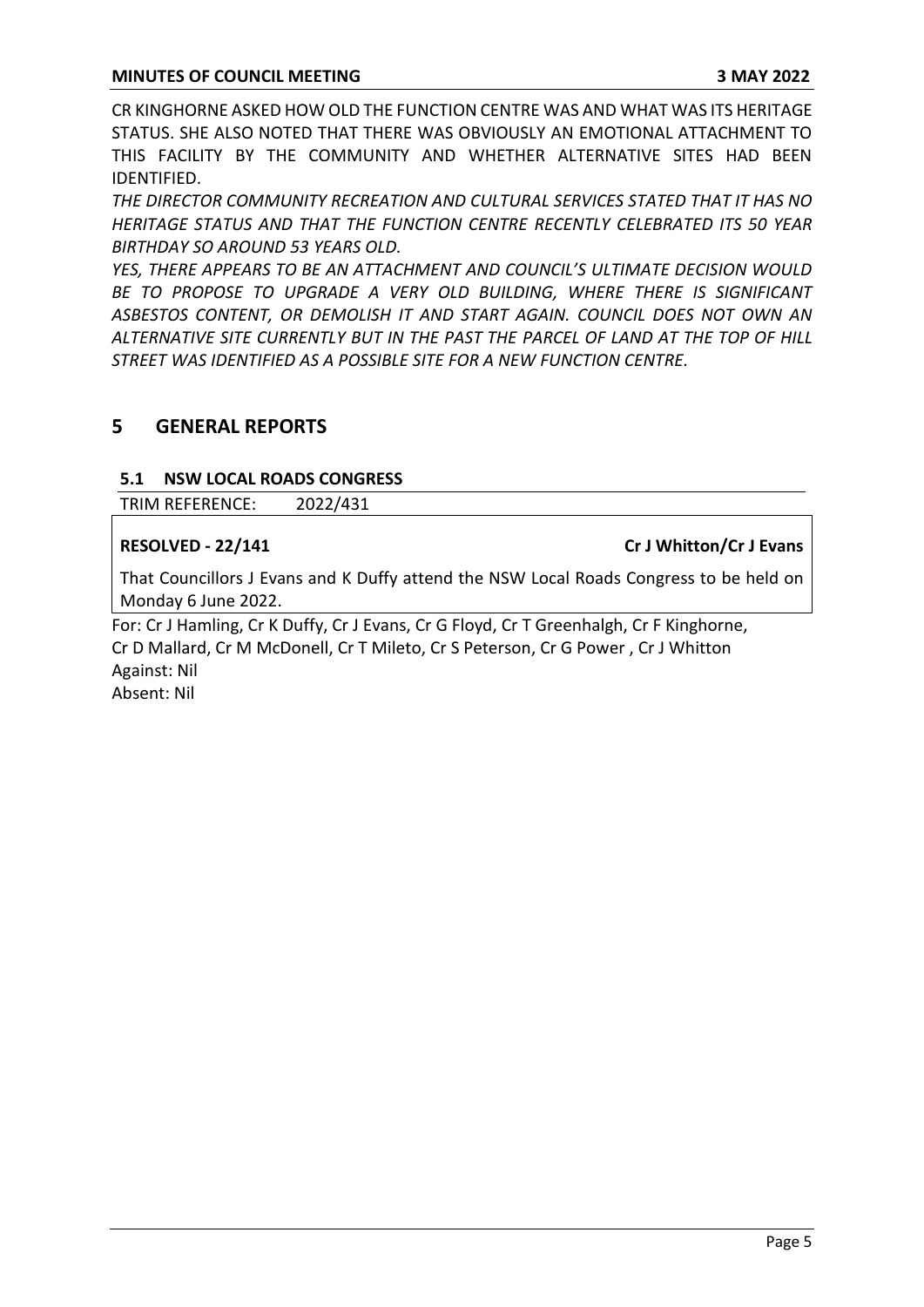#### **5.2 FUNERALS AT BOTANIC GARDENS - POST EXHIBITION**

TRIM REFERENCE: 2022/418

### **MOTION Cr K Duffy/Cr T Mileto**

That Council resolves:

- 1 That Council permit funerals, including the presence of a coffin, to be conducted at the Orange Botanic Gardens within the Lawn Area of the Native Garden Display or within the Clover Hill Function Centre with appropriate signage in place; and
- 2 That Council limits the days on which funerals can be held at the Orange Botanic Gardens to weekdays only and only one funeral per day; and
- 3 That the fee for the conduct of funeral services at the Orange Botanic Gardens be confirmed at \$300 excluding GST.
- 4 That a trial period be undertaken until the end of May 2023

### **AMENDMENT Cr J Whitton/Cr T Greenhalgh**

That Council resolves:

- 1 That Council permit funerals, including the presence of a coffin, to be conducted at the Orange Botanic Gardens within the Lawn Area of the Native Garden Display or within the Clover Hill Function Centre with appropriate signage in place; and
- 2 That Council limits the days on which funerals can be held at the Orange Botanic Gardens to weekdays only and only one funeral per day; and
- 3 That the fee for the conduct of funeral services at the Orange Botanic Gardens be confirmed at \$300 excluding GST.

For: Cr J Evans, Cr T Greenhalgh, Cr F Kinghorne, Cr D Mallard, Cr M McDonell,

Cr S Peterson, Cr G Power, Cr J Whitton

Against: Cr J Hamling, Cr G Floyd, Cr K Duffy, Cr T Mileto Absent: Nil

### **THE AMENDMENT ON BEING PUT WAS CARRIED AND BECAME THE MOTION.**

### **THE MOTION ON BEING PUT WAS CARRIED.**

### **RESOLVED - 22/142 Cr J Whitton/Cr T Greenhalgh**

That Council resolves:

- 1 That Council permit funerals, including the presence of a coffin, to be conducted at the Orange Botanic Gardens within the Lawn Area of the Native Garden Display or within the Clover Hill Function Centre with appropriate signage in place; and
- 2 That Council limits the days on which funerals can be held at the Orange Botanic Gardens to weekdays only and only one funeral per day; and
- 3 That the fee for the conduct of funeral services at the Orange Botanic Gardens be confirmed at \$300 excluding GST.

For: Cr J Hamling, Cr J Evans, Cr G Floyd, Cr T Greenhalgh, Cr F Kinghorne, Cr D Mallard, Cr M McDonell, Cr T Mileto, Cr S Peterson, Cr G Power , Cr J Whitton Against: Cr K Duffy Absent: Nil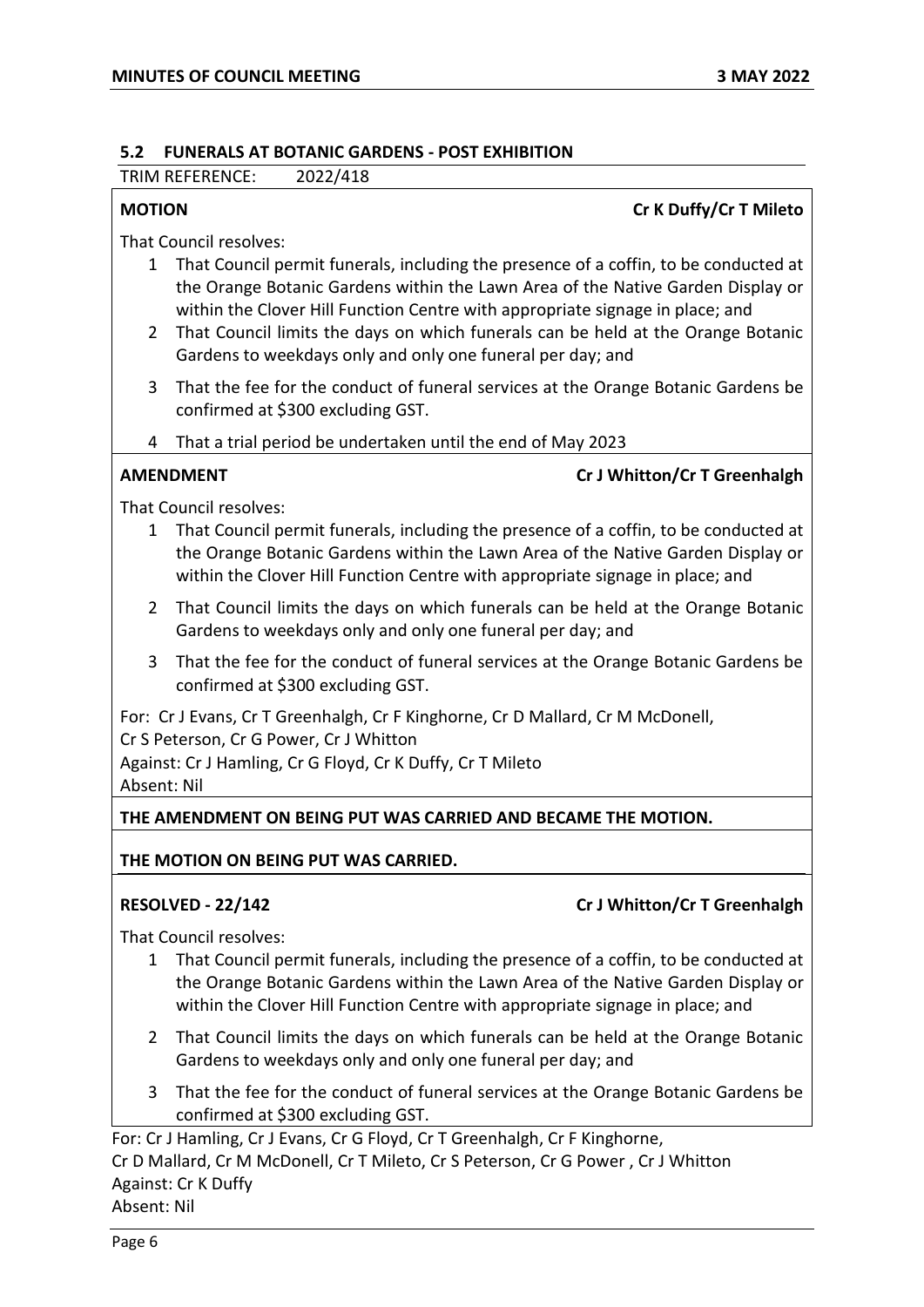Cr Kinghorne asked was there feedback that wasn't online and did we speak to the Friends of the Botanic Gardens (FOBG) group.

*The Director Community Recreation and Cultural Services stated yes consultation was had with the FOBG, there was opposition to the idea expressed by those members, we did receive written submissions by email for this proposal as well.*

Cr Kinghorne asked what the basis for FOBG objections was.

*The Director Community Recreation and Cultural Services stated they personally thought it was not appropriate to have funerals in an open space with coffins present.*

Cr Duffy asked why there was not a Submission Redactions report with the submissions listed for Councillor information.

*The Chief Executive Officer said that this practice was only necessary for Planning matters.*

Cr Floyd asked if there can there be delineated areas around funerals, what barricading would there be and the cost to Council.

*The Director Community Recreation and Cultural Services said the proposal would be that we delineate the area with signage and the area proposed is able to be sectioned off, to get to the area you would have to walk past those signs and you would have to choose to walk past or not, signage would be minimal cost, part of the fee would cover the cost of the preparation of the area and contribute to signage.*

Cr Floyd asked if you want to get into that area is it a conscious decision you make. *The Director Community Recreation and Cultural Services said you would have to walk past signage, yes.*

### **5.3 TEMPORARY INDOOR WINTER PLAYGROUND UPDATE**

TRIM REFERENCE: 2022/630

### **RESOLVED - 22/143 Cr M McDonell/Cr T Greenhalgh**

That Council resolves:

- 1 That the report by the Chief Executive Officer be noted;
- 2 That Council endorse the use of the Indoor Tennis Centre as a temporary indoor playground for Winter 2022, subject to final negotiations with the Club;
- 3 That Council endorses the use of the Carl Sharpe Cricket Centre in the event that the Tennis Centre option is not acceptable to the Club.

For: Cr J Hamling, Cr K Duffy, Cr J Evans, Cr G Floyd, Cr T Greenhalgh, Cr F Kinghorne, Cr D Mallard, Cr M McDonell, Cr T Mileto, Cr S Peterson, Cr G Power , Cr J Whitton Against: Nil

Absent: Nil

Cr Mileto asked if this would be funded by unused money from this year and how much is unused in this year's budget.

*The Chief Executive Officer said that he did not know the exact number but was confident that Council could find the funds for this operation.*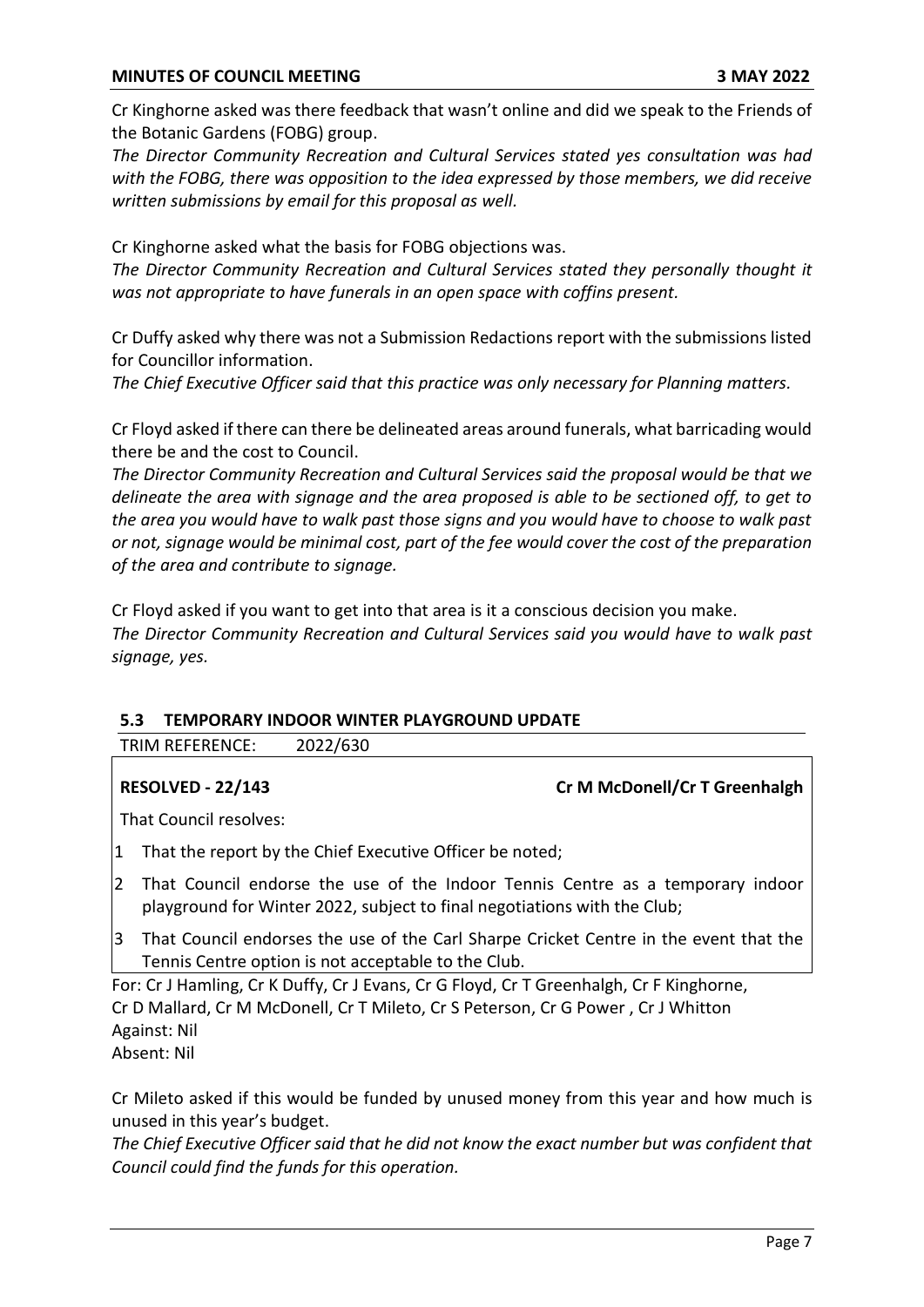Cr Mileto asked if some of this money will carry over into next year's budget. *The Chief Executive Officer said he would have to find a staff position that is not filled to find funds, and believed there was at least one unfilled position that could fund this operation.*

### **5.4 PROJECT ACTIVITIES MAY 2022**

TRIM REFERENCE: 2022/631

**RESOLVED - 22/144 Cr J Whitton/Cr J Evans** 

That the information in the report on Projects be acknowledged.

For: Cr J Hamling, Cr K Duffy, Cr J Evans, Cr G Floyd, Cr T Greenhalgh, Cr F Kinghorne, Cr D Mallard, Cr M McDonell, Cr T Mileto, Cr S Peterson, Cr G Power , Cr J Whitton Against: Nil Absent: Nil

Cr Whitton asked what is Moulder Park, Rage Cage, on page 49 line 8. *The Director Community Recreation and Cultural Services stated that this is a proprietary name, is a multi-sport product, think of a netball court perimeter fencing and within that there is multiple sports, across the court basketball, lengthwise soccer goals built into each end, netball court on another part, hit up area for tennis and handball.*

Cr McDonell asked if it is fenced and if it is locked.

*The Director Community Recreation and Cultural Services said no its not locked.*

*The Chief Executive Officer asked the Director Community Recreation and Cultural Services to tell Councillors about the Matthews Park Playground.*

*The Director Community Recreation and Cultural Services stated that after many delays through weather it is being completed now and due for completion at the end of this month, this is a FutureCities project, another playground in the centre of town.*

Cr Mileto asked with regards to projects moving forward to 22/23, drainage down the side of Jack Brabham 1 and 4 and 2 and 3 swamps on either side and is there any focus by Council to address that ongoing drainage issue which causes major problems every year.

*The Director Community Recreation and Cultural Services stated yes once the multi-fields are completed, drainage works will be undertaken as part of this, there will be some levelling and different height adjustment on those existing fields.*

Cr Mileto asked if that remediation would occur on the western side of Jack Brabham Park, where fields are flat which causes problems.

*The Director Community Recreation and Cultural Services said yes this is an issue that will be addressed, the irrigation in that north-western corner is the issue for that area, a circus there some years ago was the root of the problem and part of that remediation work is planned to be undertaken.*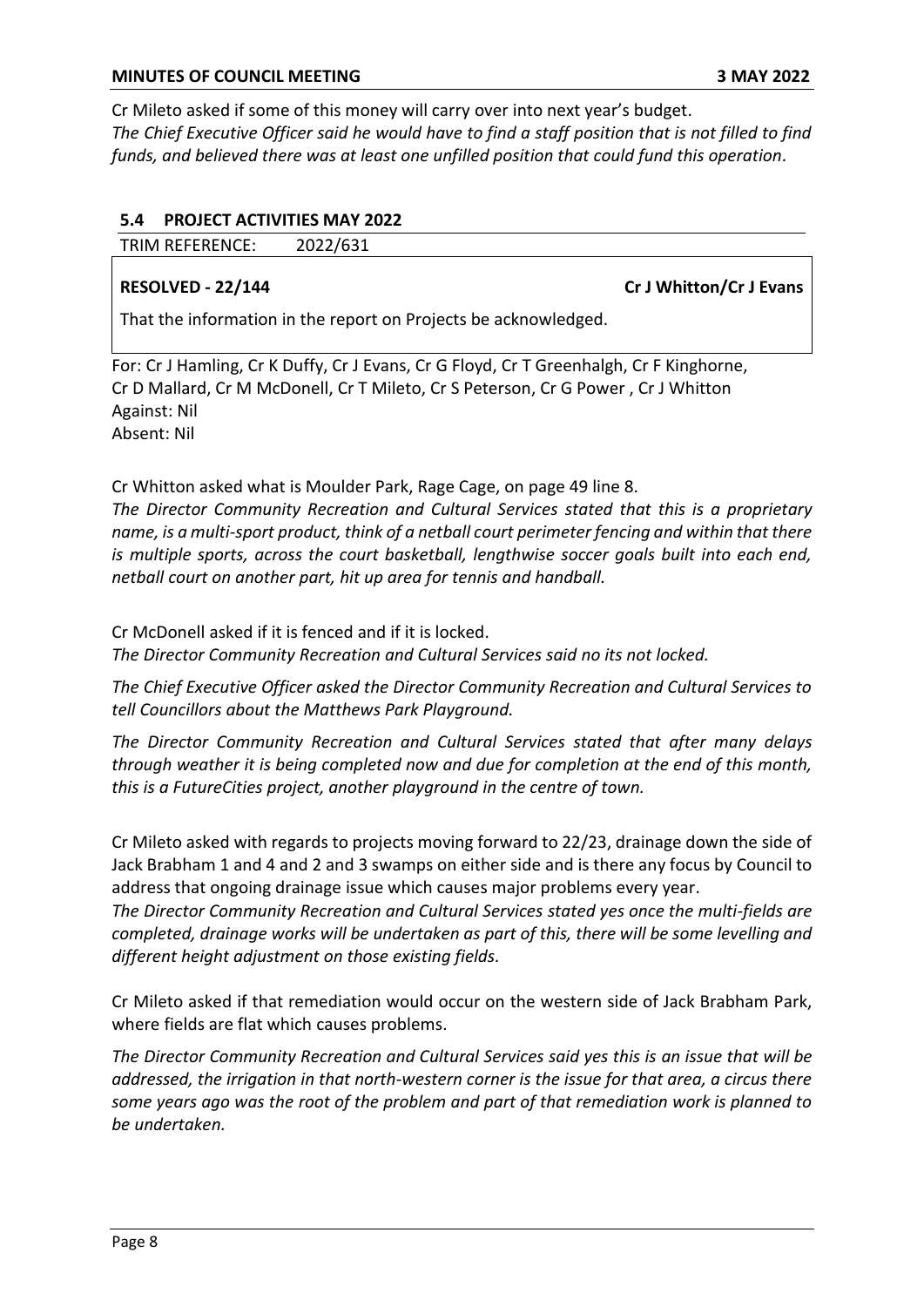## **MATTER ARISING Critical Critical Critical Critical Critical Critical Critical Critical Critical Critical Critical Critical Critical Critical Critical Critical Critical Critical Critical Critical Critical Critical Critical**

## Cr Duffy asked that Councillors be advised when works were going to be done on Rutherford Road.

### **MATTER ARISING Criminal Criminal Criminal Criminal Criminal Criminal Criminal Criminal Criminal Criminal Criminal Criminal Criminal Criminal Criminal Criminal Criminal Criminal Criminal Criminal Criminal Criminal Crimin**

Cr Whitton asked that Councillors be advised why there is a safety mat resting over electrical wires on a light pole on Jack Brabham Park.

Cr Kinghorne asked why Spring Hill oval is still in the planning stage on the project list, what does this mean, how does this work.

*The Director Community Recreation and Cultural Services stated that the Crown Land Trust received some funding for that project at the end of last year so it has been left on the project list as a job to be completed but Council are not proposing to fund it at this point. Council will assist the Trust on this project.*

Cr Evans asked about the water fountain in Robertson Park and what was the timeframe on this project.

*The Director Community Recreation and Cultural Services said that staff have a solution for the pump and functioning of the fountain itself, works have been commissioned and should not be too far away, the second stage restoration proposed for the fountain includes some identified works to restore the spire in the middle. These are significant (\$200K) plus repair works, it was inspected 2 weeks ago and staff will come back to Council with different options.*

## **6 CLOSED MEETING**

In accordance with the Local Government Act 1993, and the Local Government (General) Regulation 2005, in the opinion of the General Manager, the following business is of a kind as referred to in Section 10A(2) of the Act, and should be dealt with in a Confidential Session of the Council meeting closed to the press and public.

In response to a question from the Mayor, the Chief Executive Officer advised that no written submissions had been received relating to any item listed for consideration by the Closed Meeting of Council.

The Mayor extended an invitation to any member of the public present at the meeting to make a presentation to the Council as to whether the meeting should be closed for a particular item.